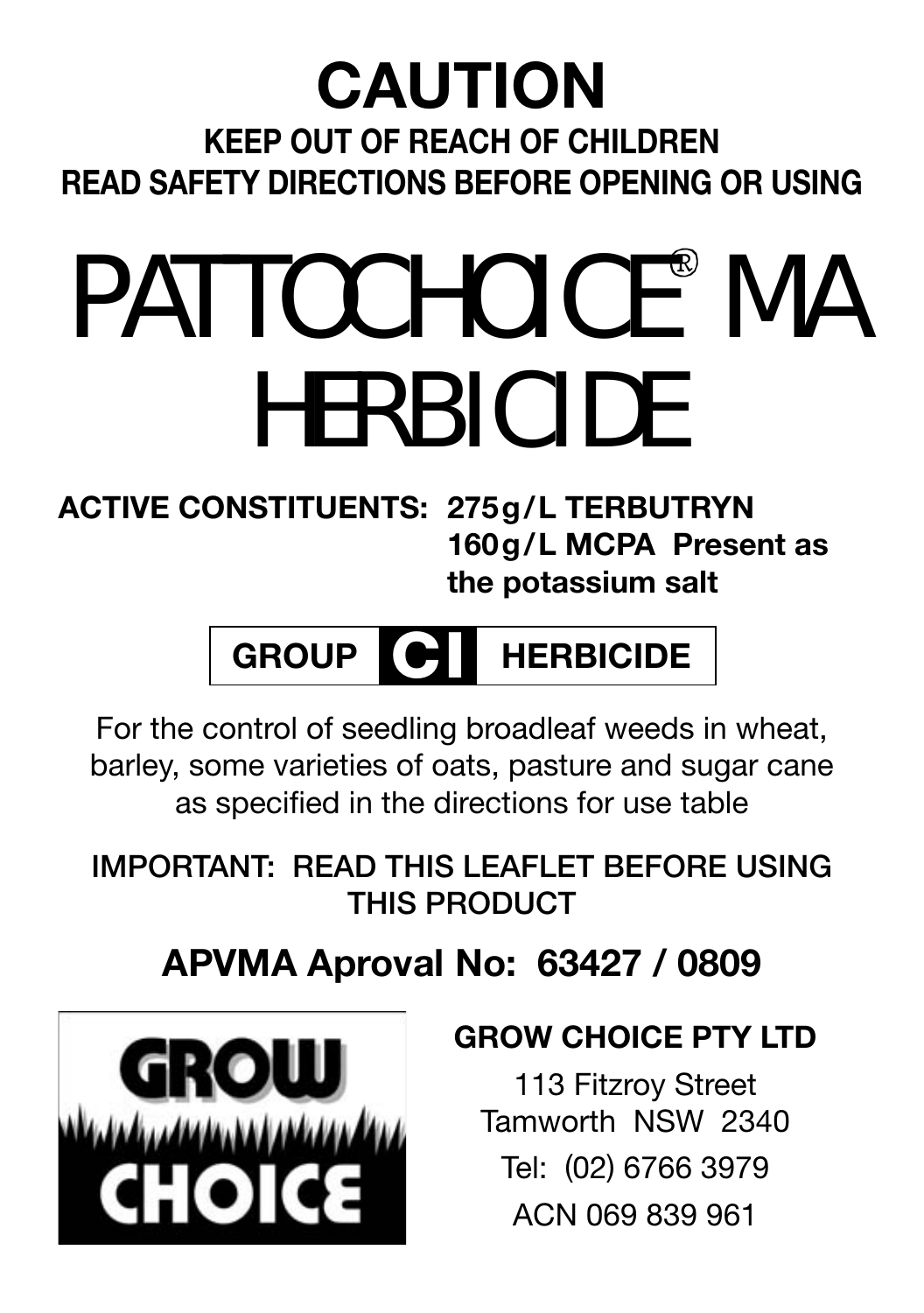## DIRECTIONS FOR USE: **DIRECTIONS FOR USE:**

## RESTRAINTS: **RESTRAINTS:**

DO NOT apply to crops undersown with legumes. DO NOT apply to crops undersown with legumes.

DO NOT spray if weeds are wilted by dry or cold weather.

DO NOT spray if rain is expected within 6 hours.

DO NOT spray if weeds are wilted by dry or cold weather.<br>DO NOT spray if rain is expected within 6 hours.<br>DO NOT spray cereals or pastures on days when the temperature is greater than 22°C.<br>DO NOT add a wetting agent or a DO NOT spray cereals or pastures on days when the temperature is greater than 22ºC.

DO NOT add a wetting agent or a spraying oil for use in cereals or pasture.

| င်း                         |                                     | Weeds Controlled          | <b>State</b> | Rate/ha   Critical Comments             |
|-----------------------------|-------------------------------------|---------------------------|--------------|-----------------------------------------|
|                             | Wheat, barley   Australian Crassula | Crassula sieberana        | NSW.         | Spray actively growing weeds at the     |
| and certain oat   Cape Weed |                                     | Arctotheca calendula      | ιé,          | 2 to 6 leaf stage when cereals have     |
| varieties <sup>†</sup>      | Charlock                            | Sinapis arvensis          | SA &         | 3 to 5 leaves on the main stem, i.e.    |
|                             | Fumitory-Red                        | Fumaria densiflora        | Ś            | Zadok scale code Z 13-15.               |
|                             | Fumitory-White                      | Fumaria parviflora        |              |                                         |
|                             | ndian Hedge Mustard                 | Sisymbrium orientale      |              | Ensure yellow burr weed plants are      |
|                             | Melilotus/                          | Melilotus indica          |              | at the 2 to 6 leaf stage. If plants are |
|                             | Hexam Scent                         |                           |              | older than this use the higher rate.    |
|                             | Paterson's Curse                    | Echium plantagineum       |              | DO NOT spray this weed after the        |
|                             | Rough Poppy                         | Papaver hybridum          |              | 12 leaf stage.                          |
|                             | Rounded Chamomile                   | Matricaria matricarioides |              |                                         |
|                             | Sheepweed/Corn                      | Buglossoides arvense      |              |                                         |
|                             | Gromwell                            |                           |              |                                         |
|                             | <b>Turnip Weed</b>                  | Rapistrum rugosum         |              |                                         |
|                             | <b>Wards Weed</b>                   | Carrichtera annua         |              |                                         |
|                             | <b>Wild Turnip</b>                  | Brassica tournefortii     |              |                                         |
|                             | Yellow Burr Weed                    | Amsinckia spp.            |              |                                         |
|                             | Fat-hen                             | Chenopodium album         | sA &         |                                         |
|                             | Scented Woolly Sage                 | Salvia lanigera           | ≸            |                                         |
|                             |                                     |                           | only         |                                         |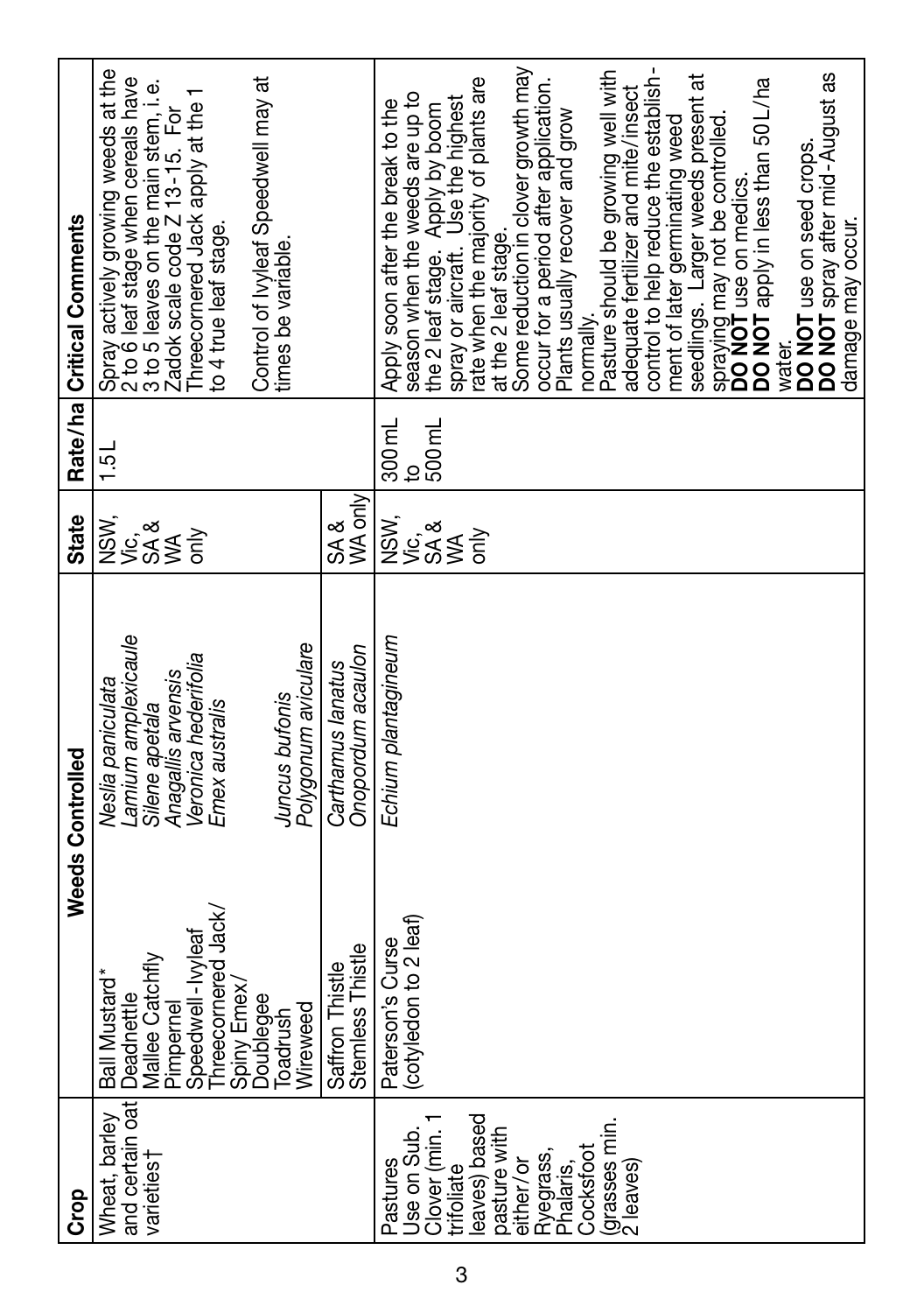| Some reduction in clover growth<br>s to be used, apply Pattochoice<br>DO NOT use on seed crops.<br>may occur for a period after<br>selective grass herbicide.<br>DO NOT use on medics.<br>damage may occur.<br>and grow normally.<br>water. | State<br>NSW,<br>Artotheca calendula<br>Weeds Controlled<br>Capeweed (seedlings up |  | 11 to | Apply by boom spray or aircraft.<br>Rate/ha Critical Comments         |
|---------------------------------------------------------------------------------------------------------------------------------------------------------------------------------------------------------------------------------------------|------------------------------------------------------------------------------------|--|-------|-----------------------------------------------------------------------|
| Where a selective grass herbicide<br>MA prior to the application of the                                                                                                                                                                     | SA&<br>ýέ,<br>Erodium botrys<br>to 20 cm diam.)<br>Long Storksbill                 |  | 1.5L  | Use the highest rate when weeds<br>are greater than 7 cm in diameter. |
| DO NOT spray after mid-August as<br>DO NOT apply in less than 50 L/ha<br>application. Plants usually recover                                                                                                                                | òη<br>$\leq$<br>(seedlings up to 8 cm<br>diam.)                                    |  |       |                                                                       |
|                                                                                                                                                                                                                                             | Echium plantagineum<br>Paterson's Curse                                            |  |       |                                                                       |
|                                                                                                                                                                                                                                             | (seedlings up to 20 cm                                                             |  |       |                                                                       |
|                                                                                                                                                                                                                                             | Juncus bufonius<br>Toadrush (1-5 leaves)<br>diam.)                                 |  |       |                                                                       |
|                                                                                                                                                                                                                                             | Crassula spp.<br>Crassula (1 -5 cm diam.)                                          |  |       |                                                                       |
|                                                                                                                                                                                                                                             |                                                                                    |  |       |                                                                       |
|                                                                                                                                                                                                                                             |                                                                                    |  |       |                                                                       |
|                                                                                                                                                                                                                                             |                                                                                    |  |       |                                                                       |
|                                                                                                                                                                                                                                             |                                                                                    |  |       |                                                                       |
|                                                                                                                                                                                                                                             |                                                                                    |  |       |                                                                       |
|                                                                                                                                                                                                                                             |                                                                                    |  |       |                                                                       |
|                                                                                                                                                                                                                                             |                                                                                    |  |       |                                                                       |
|                                                                                                                                                                                                                                             |                                                                                    |  |       |                                                                       |
|                                                                                                                                                                                                                                             |                                                                                    |  |       |                                                                       |
|                                                                                                                                                                                                                                             |                                                                                    |  |       |                                                                       |
|                                                                                                                                                                                                                                             |                                                                                    |  |       |                                                                       |
|                                                                                                                                                                                                                                             |                                                                                    |  |       |                                                                       |
|                                                                                                                                                                                                                                             |                                                                                    |  |       |                                                                       |
|                                                                                                                                                                                                                                             |                                                                                    |  |       |                                                                       |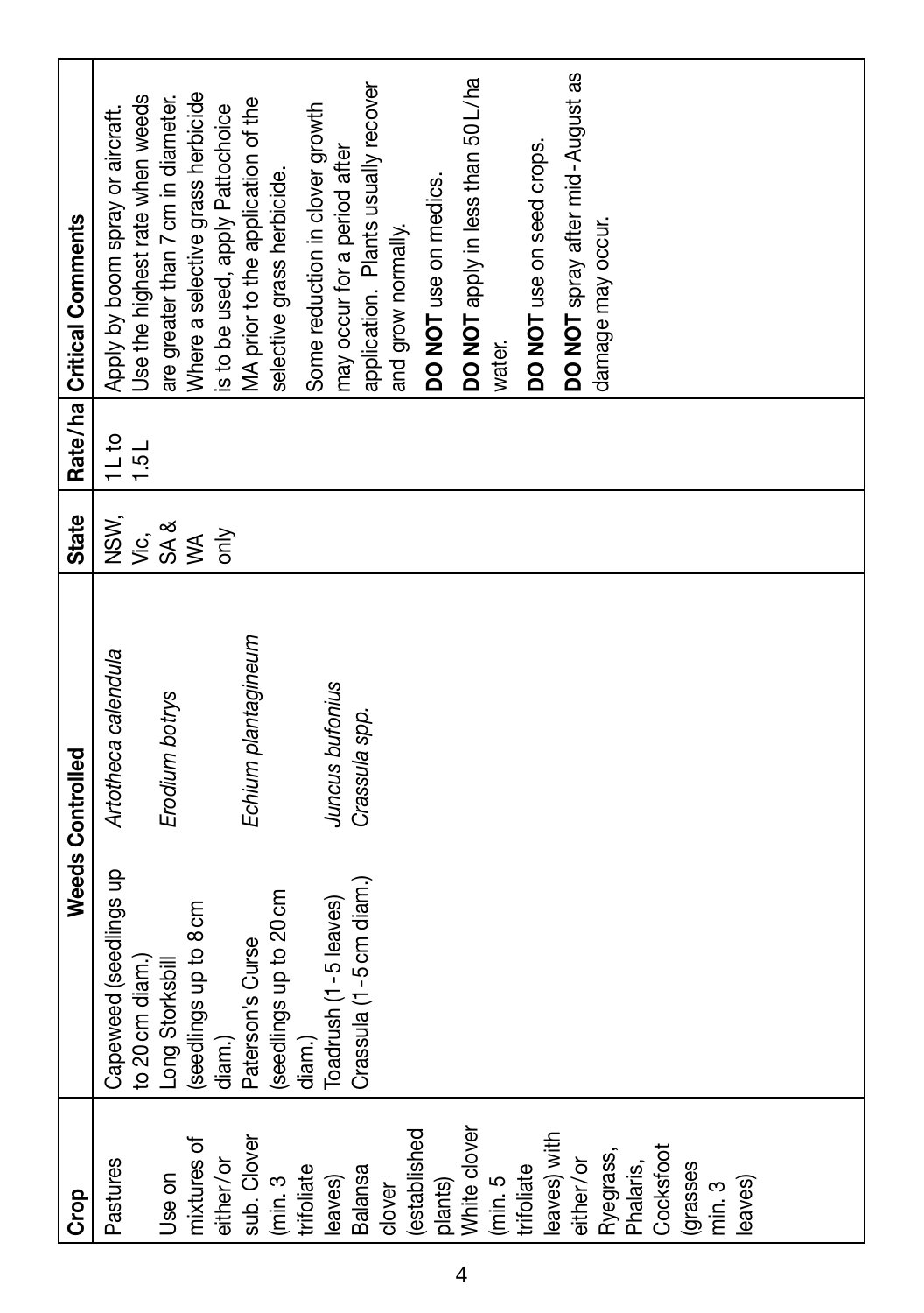| <b>Grap</b> |                                                | Weeds Controlled          | State    |                      | Rate/ha Critical Comments                           |
|-------------|------------------------------------------------|---------------------------|----------|----------------------|-----------------------------------------------------|
| Sugar cane  | Bellvine                                       | pomoea plebeian           | ag.<br>T | 2L to                | Apply post-emergent to broadleaf                    |
| plant and   | Morning Glory                                  | pomoea purpurea           | NSW,     | $\frac{1}{4}$        | weeds up to 8 leaf or 30 cm                         |
| ratoon)     | <b>Red Convolvulus</b>                         | pomoea hederifolia        | WA, NT   | $\ddot{\phantom{1}}$ | diameter stage, vines to 1 m.                       |
|             | Pink Convolvulus                               | pomoea triloba            | only     |                      | Application should be made when                     |
|             | Star of Bethlehem                              | pomoea quamoclit          |          |                      | weeds are growing actively and                      |
|             | Blackberry Nightshade                          | Solanum nigrum            |          |                      | not suffering from moisture stress                  |
|             | Red Pigweed                                    | Portulaca oleracea        |          |                      | or waterlogging. Under cool                         |
|             | Giant (Black) Pigweed                          | Trianthema portulacastrum |          |                      | conditions (<22°C) control may be                   |
|             | Pink Burr                                      | Urena lobata              |          |                      | slower and less effective.                          |
|             | Square Weed                                    | Spermacoce latifolia      |          |                      | Can be applied over the top of                      |
|             | hornapple                                      | Datura stramonium         |          |                      | cane. Some initial leaf yellowing                   |
|             | Sowthistle                                     | Sonchus oleraceus         |          |                      | and scorch may result but cane                      |
|             | Native Jute                                    | Corchorus trilocularis    |          |                      | normally recovers well within                       |
|             | Calopo                                         | Calapogonium mucunoides   |          |                      | 4 weeks. Caution should be                          |
|             | Rattlepod                                      | Crotalaria spp.           |          |                      | exercised on new varieties of cane                  |
|             | Annual Ground Cherry                           | Physalis ixiocarpa        |          |                      | which may not have been tested.                     |
|             |                                                |                           |          |                      | Use the lower rates on small weeds                  |
|             |                                                |                           |          |                      | less than 4 leaf) and the higher                    |
|             | Supression only                                |                           |          |                      | ates for larger weeds. Apply in a                   |
|             | Common Sensitive Plant<br>Bluetop <sup>*</sup> | Ageratum houstonianum     |          |                      | spray volume of 200-400 L/ha and                    |
|             |                                                | Mimosa pudica             |          |                      | ensure thorough coverage. Use the                   |
|             |                                                |                           |          |                      | higher spray volumes where weed                     |
|             |                                                |                           |          |                      | density is high or weeds are more                   |
|             |                                                |                           |          |                      | advanced.                                           |
|             |                                                |                           |          |                      | *Bluetop will only be suppressed.                   |
|             |                                                |                           |          |                      | Use a minimum of 3L/ha on weeds                     |
|             |                                                |                           |          |                      | less than 10 cm.                                    |
|             |                                                |                           |          |                      | Common Sensitive Plant - use a<br>minimum of 3L/ha. |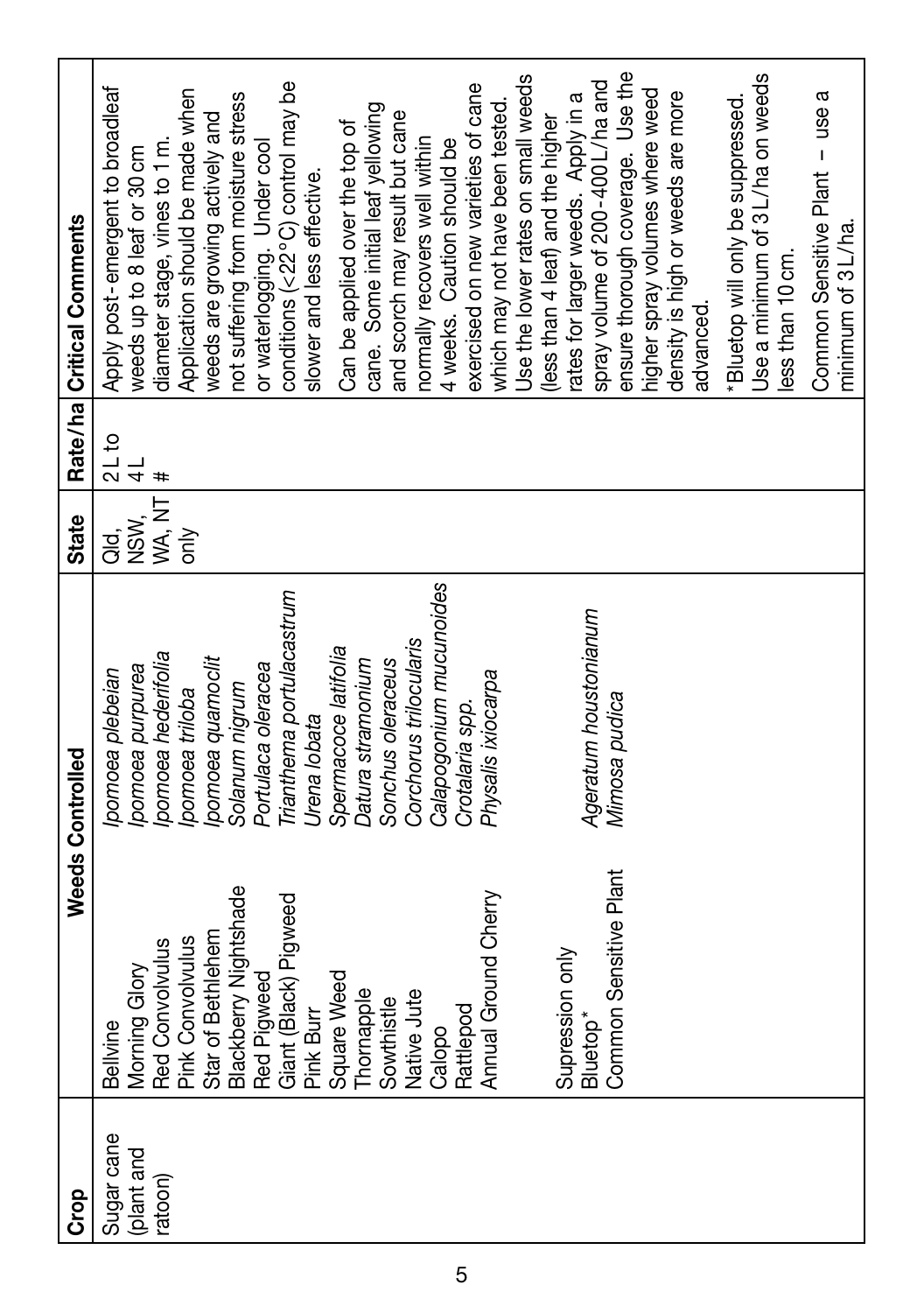| Rate/ha Critical Comments | Use in a tank mix with ametryn<br>500 g/L | late (20 cm for grasses [Guinea grass and<br>Apply between the early 1-4 leaf) and | summer grass max. 15 cm] and 30 cm<br>for broadleaf weeds) post-emergent | stages of weeds. Use the lower rates<br>on small weeds (less than 4 leaf) and | for short residual control and the higher | rates for large weeds and medium | residual control. Where residual control<br>is required the tank mix should be | applied to moist soil and when rain or | rrigation is expected within 10 days. | Application should be made when weeds | are growing actively and not suffering<br>from moisture stress or waterlogging. | Jnder cool conditions (<22°C) control | may be slower and less effective. | Apply in a spray volume of 200-400L/ha<br>and ensure thorough coverage. Use the |              | higher volumes where weed density is | high or weeds are more advanced. | DO NOT apply this mixture by air. | DO NOT apply over the top of cane. Use     | a directed spray to minimize contact with<br>sugar cane foliage and shading of weeds. | CAUTION: Contact with the foliage of | ametryn sensitive cane varieties such as | Q119, Q122 and H56-752 should be | phytotoxicity from the tank mix. Caution<br>avoided as they are susceptible to | should be exercised on new varieties of | cane which may not have been tested. |
|---------------------------|-------------------------------------------|------------------------------------------------------------------------------------|--------------------------------------------------------------------------|-------------------------------------------------------------------------------|-------------------------------------------|----------------------------------|--------------------------------------------------------------------------------|----------------------------------------|---------------------------------------|---------------------------------------|---------------------------------------------------------------------------------|---------------------------------------|-----------------------------------|---------------------------------------------------------------------------------|--------------|--------------------------------------|----------------------------------|-----------------------------------|--------------------------------------------|---------------------------------------------------------------------------------------|--------------------------------------|------------------------------------------|----------------------------------|--------------------------------------------------------------------------------|-----------------------------------------|--------------------------------------|
|                           | $16+$                                     | 500 g/L)<br>ametryn<br>$\overline{6}$                                              |                                                                          | $(+3.71)$                                                                     | 500 g/L)<br>ametryn                       |                                  |                                                                                |                                        |                                       |                                       |                                                                                 |                                       |                                   |                                                                                 |              |                                      |                                  |                                   |                                            |                                                                                       |                                      |                                          |                                  |                                                                                |                                         |                                      |
| State                     | agw<br>89                                 | ≸<br>≶E<br>δÑ                                                                      |                                                                          |                                                                               |                                           |                                  |                                                                                |                                        |                                       |                                       |                                                                                 |                                       |                                   |                                                                                 |              |                                      |                                  |                                   |                                            |                                                                                       |                                      |                                          |                                  |                                                                                |                                         |                                      |
| Weeds Controlled          | Brachiaria miliiformis<br>Eleusine indica | Panicum maximum var<br>Echinochloa colona<br>Tamil<br>Hamil                        | Digitaria ciliaris                                                       | Ageratum houstonianum                                                         | Centrosema pubescens<br>Cleome aculeate   | pomoea plebeian                  | pomoea hederifolia<br>pomoea purpurea                                          | pomoea triloba                         | pomoea quamoclit                      | <b>Mimosa</b> invisa                  | Passiflora foetida<br>Mimosa pudica                                             | Spermacoce latifolia                  | Synedrella nodiflora              | rianthema portulacastrum                                                        | Jrena lobata | <b>Datura Stramonium</b>             | Sonchus oleraceus                | Corchorus trilocularis            | Calapogonium mucunoides<br>Crotalaria spp. | Physalis ixiocarpa                                                                    | Solanum nigrum                       |                                          |                                  |                                                                                |                                         |                                      |
|                           | Green Summer Grass<br>Crowsfoot Grass     | Barnyard Grass<br>Guinea Grass                                                     | Summer Grass                                                             | Bluetop                                                                       | Wild Rose<br>Centro                       | <b>Bellvine</b>                  | <b>Red Convolvulus</b><br>Morning Glory                                        | <b>Pink Convolvulus</b>                | Star of Bethlehem                     | Giant Sensitive Plant                 | Common Sensitive Plant<br>Stinking Passion Vine                                 | Square Weed                           | Cinderella Weed                   | Giant (Black) Pigweed                                                           | Pink Burr    | Thomapple                            | Sowthistle                       | Native Jute                       | Rattlepod<br>Calopo                        | Annual Ground Cherry                                                                  | Blackberry Nightshade                |                                          |                                  |                                                                                |                                         |                                      |
| Crop                      | Sugar cane<br>plant and                   | ratoon)                                                                            |                                                                          |                                                                               |                                           |                                  |                                                                                |                                        |                                       |                                       |                                                                                 |                                       |                                   |                                                                                 |              |                                      |                                  |                                   |                                            |                                                                                       |                                      |                                          |                                  |                                                                                |                                         |                                      |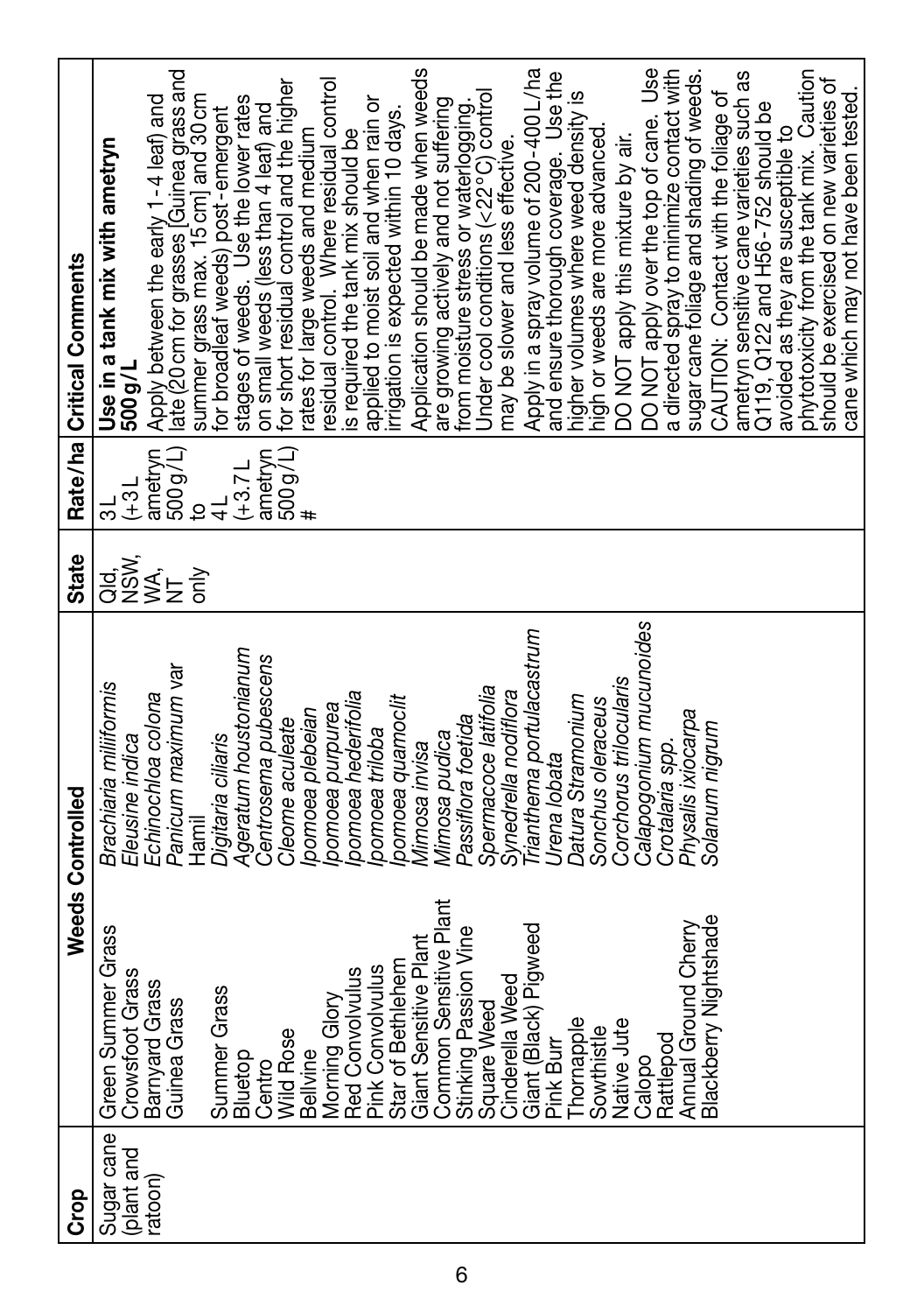- \* Suppression only at 1.5 L/ha. \* Suppression only at 1.5 L/ha.
- † Tolerant oat varieties are listed under the Crop Safety sub heading in the General Instructions t Tolerant oat varieties are listed under the Crop Safety sub heading in the General Instructions section.
- # Add Wetter 1000 120 mL/100 L or Agral 200 mL/100 L (sugar cane only). # Add Wetter 1000 120 mL/100 L or Agral 200 mL/100 L (sugar cane only).

# **NOT TO BE USED FOR ANY PURPOSE, OR IN ANY MANNER CONTRARY TO**  NOT TO BE USED FOR ANY PURPOSE, OR IN ANY MANNER CONTRARY TO THIS LABEL UNLESS AUTHORISED UNDER APPROPRIATE LEGISLATION. **THIS LABEL UNLESS AUTHORISED UNDER APPROPRIATE LEGISLATION.**

WITHHOLDING PERIOD: **WITHHOLDING PERIOD:**

**DO NOT GRAZE BARLEY, WHEAT, OATS OR PASTURE OR CUT FOR STOCK**  DO NOT GRAZE BARLEY, WHEAT, OATS OR PASTURE OR CUT FOR STOCK FOOD FOR 7 DAYS AFTER APPLICATION. **FOOD FOR 7 DAYS AFTER APPLICATION.** 7

**DO NOT APPLY THE TANK MIX OF PATTOCHOICE MA AND AMETRYN 500 g/L)**  DO NOT APPLY THE TANK MIX OF PATTOCHOICE MA AND AMETRYN 500 g/L) **LATER THAN 9 MONTHS BEFORE HARVEST. LATER THAN 9 MONTHS BEFORE HARVEST.**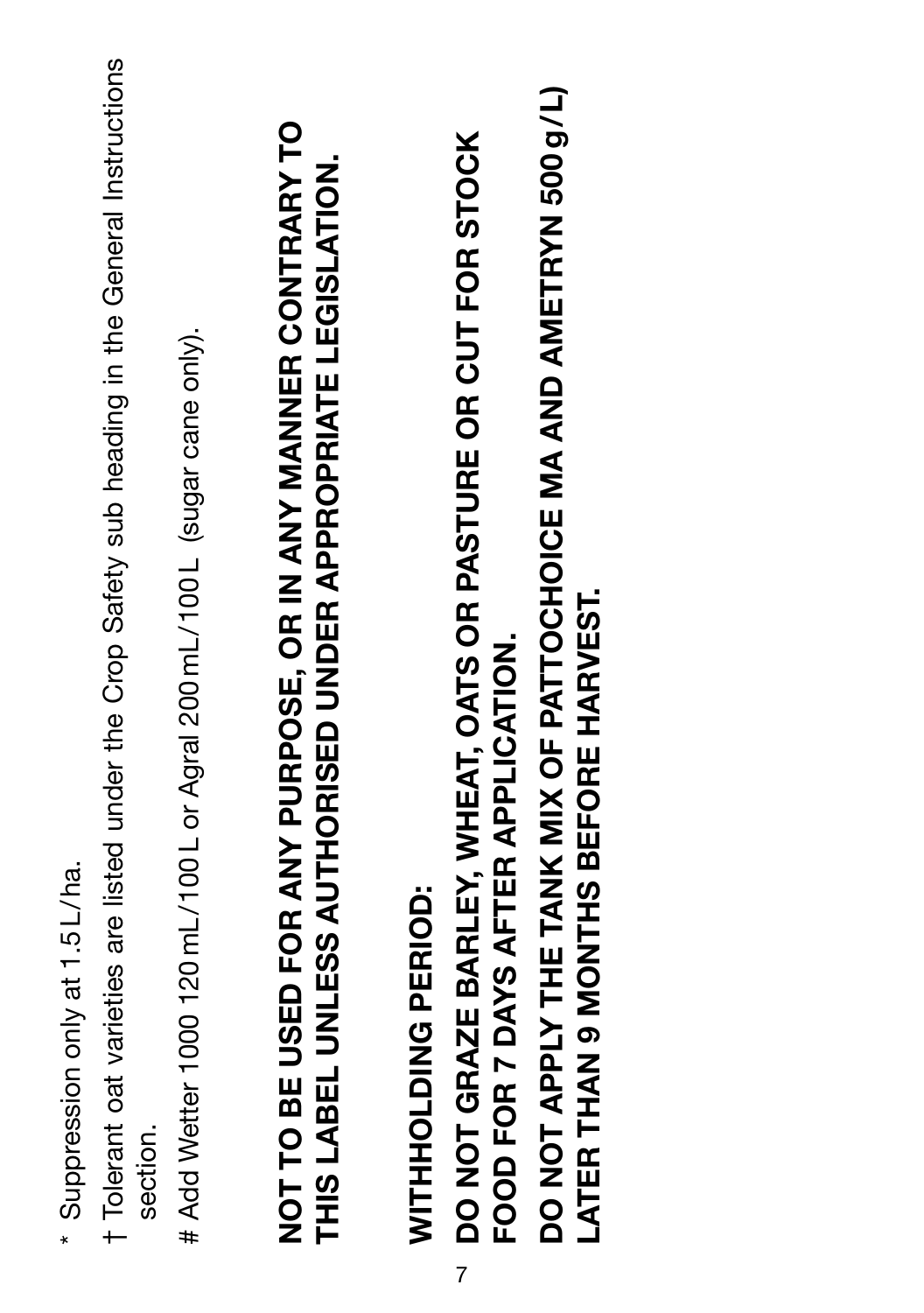#### **GENERAL INSTRUCTIONS**

#### **Resistant weeds warning**

#### **CI GROUP HERBICIDE**

Pattochoice MA Herbicide is a member of both the triazines and phenoxy's groups of herbicides. Pattochoice MA has the inhibitor of photosynthesis at photosystem II and disruptor of plant cell growth modes of action. For weed resistance management Pattochoice MA is a group C and I herbicide.

Some naturally occurring weed biotypes resistant to Pattochoice MA and other group C or I herbicides may exist through normal genetic variability in any weed population. The resistant individuals can eventually dominate the weed population if these herbicides are used repeatedly. These resistant weeds will not be controlled by Pattochoice MA or other inhibitors of photosynthesis at photosystem II, or disruptor of plant cell growth herbicides.

Since the occurrence of resistant weeds is difficult to detect prior to use, Grow Choice Pty Ltd accepts no liability for any losses that may result from the failure of Pattochoice MA to control resistant weeds.

#### **Mixing**

Pattochoice MA mixes readily with water. Half fill the spray tank with water. Shake the container several times before use and add the recommended quantity to the tank. Keep the spray mixture well agitated during mixing and spraying using either mechanical or venture type agitation that has sufficient water movement for the solution to remain in suspension. Reseal part used containers immediately. Wash sprayer thoroughly with clean water after use.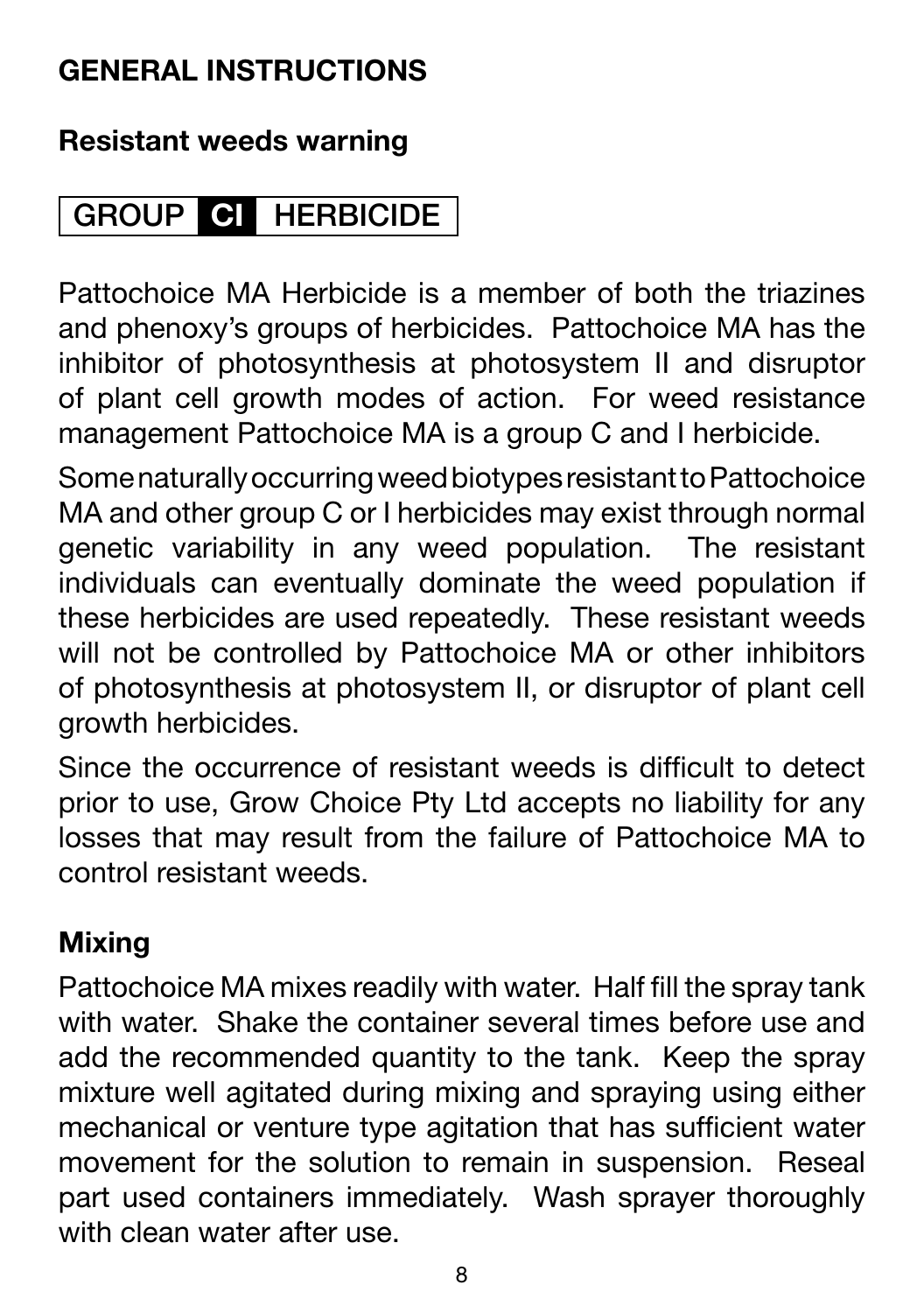#### **Application**

**Boom Sprayer:** Calibrate the sprayer before use to ensure the correct application rate is applied per hectare. Check boom height for even application.

Cereal and pastures: Apply 50 to 100L of water/ha using no smaller than 80 mesh pump and jet filters. Use the higher volume if the weed infestation is heavy or the crop cover is dense.

**Sugar cane:** Apply 200 to 400 L of water/ha using no smaller than 80 mesh pump and jet filters. Use the higher volume if the weed density is high or on more advanced weeds. Thorough coverage is necessary. Always add the required wetter.

Aircraft: Apply 20 to 30L of water/ha. The higher volume is preferred due to more reliable results. Weed control following aerial application may not be as good as from ground application.

#### **Compatibility**

This product can be tank mixed with Metsun 600 Herbicide for the control of specific weeds such as capeweed, sheepweed and toadrush. DO NOT tank mix with diclofop methyl or tralkoxydim as significant crop injury and reduced weed control will occur. In pastures this product can be mixed with MCPA amine and the insecticides dimethoate, phosmet, Karate, alpha-cypermethrin, and omethoate (ensure good agitation is maintained with this product and avoid use of cold water). In sugar cane this product can be tank mixed with Agral, Wetter 1000, 2,4-D amine and ametryn 500 g/L. When tank mixing read both labels and adhere to the crop recommendations and directions that are most restrictive. The compatibilities given are based on experience and are considered correct. However, as changes in climatic conditions can alter the sensitivity of plants to mixtures of sprays, Grow Choice Pty Ltd accepts no responsibility for the behaviour of such mixtures.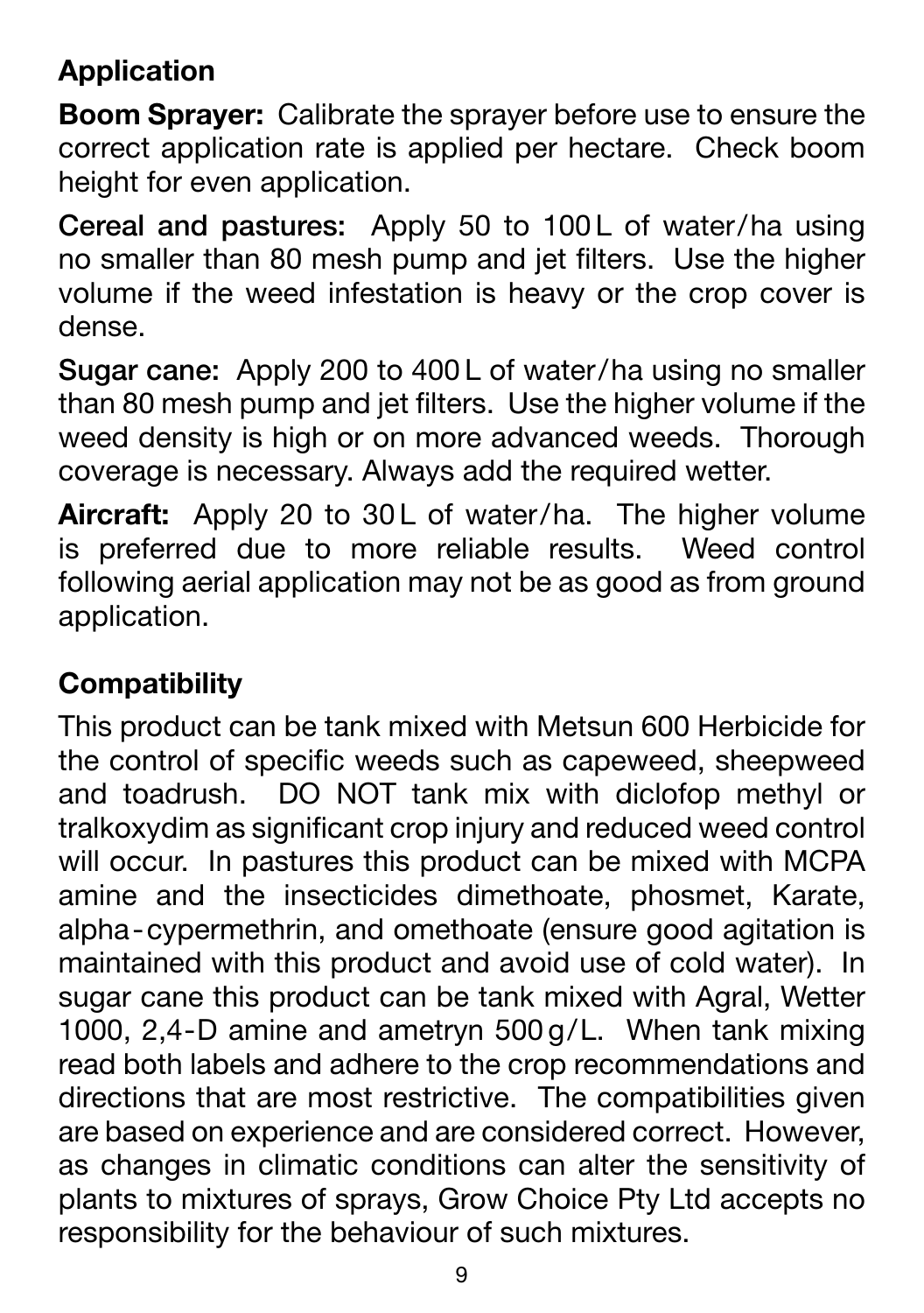#### **Timing**

Weeds should be sprayed while actively growing and at the 2 to 6 true leaf stage when they are most susceptible. As a general guide Pattochoice MA should be applied approximately 5 to 8 weeks after planting. Extremes of cold or drought are unfavourable. The most favourable conditions are when soil is moist, weather fine and rain unlikely within 6 hours following application. In pasture, weeds should be up to 20 cm diameter but refer to the directions for use table for specific details. In sugar cane, apply Pattochoice MA alone to broadleaf weeds up to the 8 leaf or 30 cm diameter stage, vines to 1 m length.

#### **Crop Safety**

Research has shown that although some early growth check and leaf margin scorch can occur in oats, if grain yield is measured, the following varieties are tolerant or moderately tolerant to Pattochoice MA.

**Tolerant** (apply up to 1.5 L/ha) Bandicoot, Coolabah, Mortlock, Potaroo, Swan, Wallaroo, West.

**Moderately Tolerant** (DO NOT exceed 1 L/ha) Dalyup, Windiardie.

DO NOT spray other oat varieties unless you seek advice before spraying.

In pastures sub. Clover growth may be reduced for a period after application but plants usually recover and spring growth is not normally affected.

Sugar cane varieties such as Q122 may show yellowing and some leaf scorch immediately after spraying but plants normally recover within 4 weeks.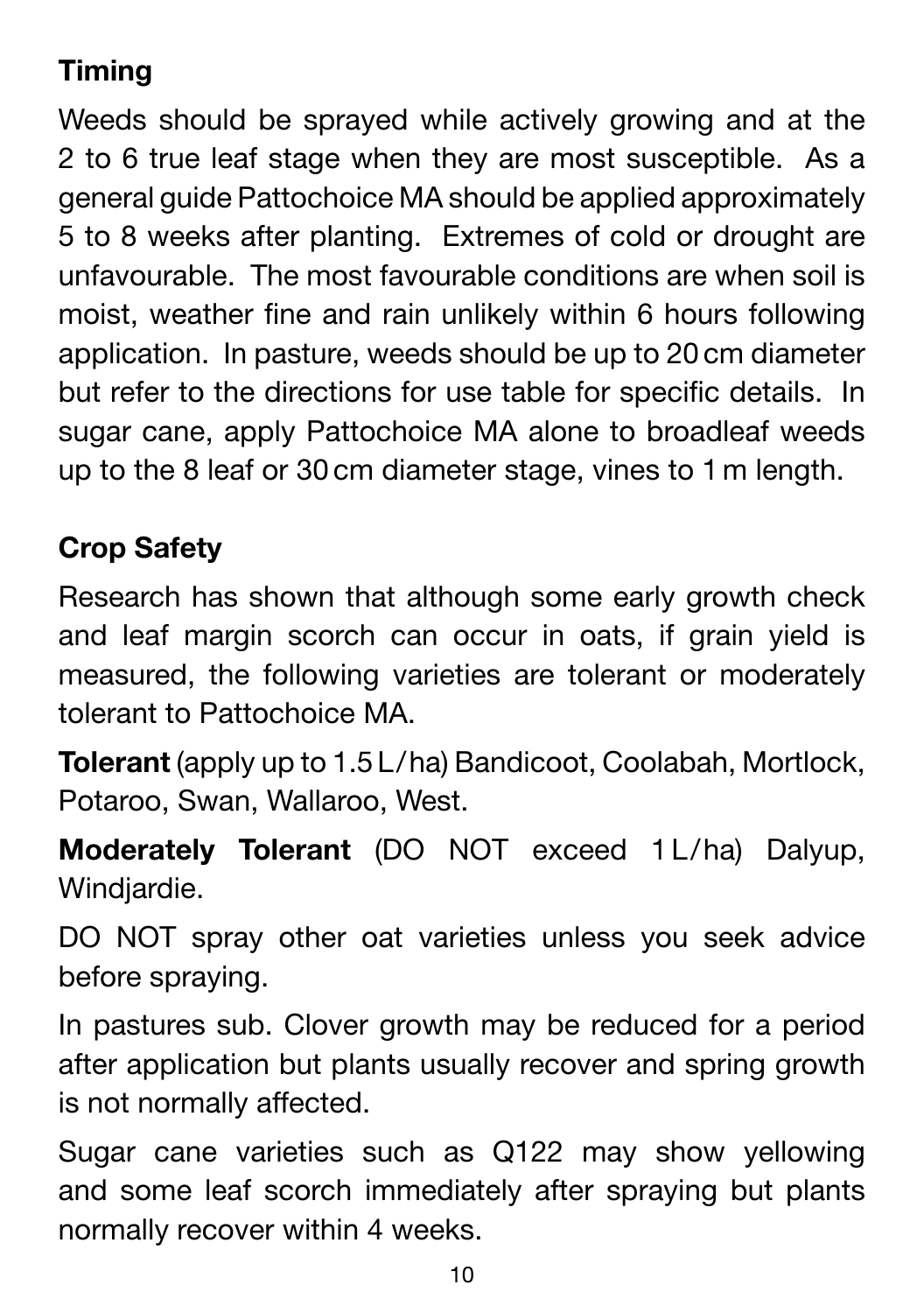#### **PROTECTION OF WILDLIFE, FISH, CRUSTACEANS AND THE ENVIRONMENT**

Dangerous to fish. DO NOT contaminate streams, rivers, or waterways with the chemical or used containers.

#### **PROTECTION OF CROPS, NATIVE AND OTHER NON-TARGET PLANTS**

DO NOT apply under weather conditions or from spraying equipment that may cause spray to drift onto nearby susceptible plants/crops, cropping lands or pastures. Avoid spray drift onto susceptible crops such as cotton, tobacco, tomatoes, vines, lupins, fruit trees and ornamentals.

#### **STORAGE AND DISPOSAL**

Store in the closed, original container in a cool, well ventilated locked area away from children, animals, food, feedstuffs, seed and fertilizers. Do not store for prolonged periods in direct sunlight. Triple or preferably pressure rinse containers before disposal. Add rinsings to spray tank. Do not dispose of undiluted chemicals on-site. If recycling, replace cap and return clean containers to recycler or designated collection point.

If not recycling, break, crush, or puncture and bury empty containers in a local authority landfill. If no landfill is available, bury the containers below 500 mm in a disposal pit specifically marked and set up for this purpose clear of waterways, desirable vegetation and tree roots. Empty containers and product should not be burnt.

*For refillable containers:* Empty contents fully into application equipment. Close all valves and return to point of supply for refill or storage.